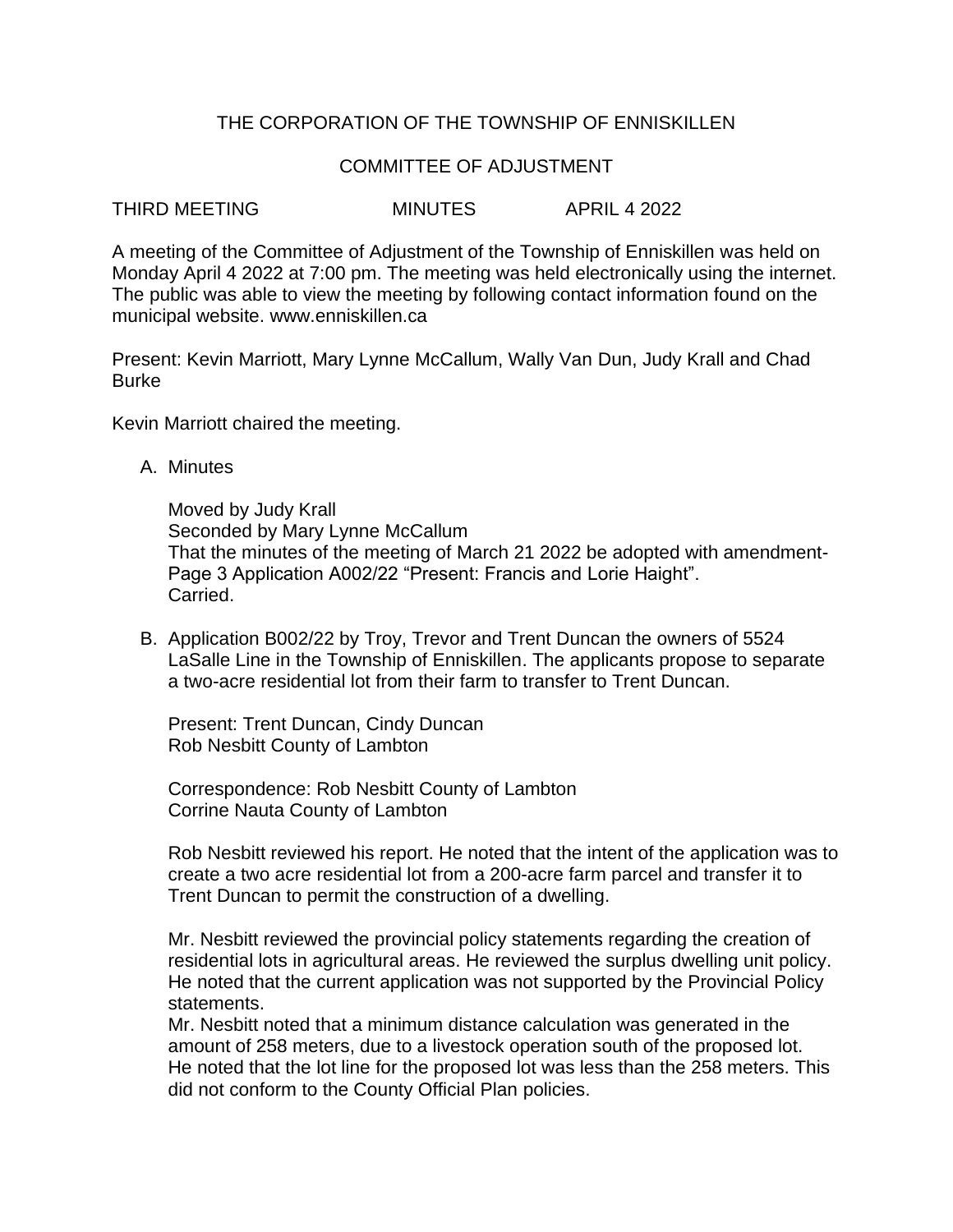Mr. Nesbitt noted that the application was not supported by the Township Official Plan for creation of a residential lot in an agricultural area.

Mr. Nesbitt recommended that the application be denied.

The Building Services Manager commented that they could support the application because of its size. She requested that a condition be applied that required a sketch be prepared of the existing septic system for the house on the farm property and be submitted to the department.

Trent Duncan indicated that he wanted to live on his farm.

Judy Krall asked why the lot was not positioned on the east side of the lot.

Mr. Duncan noted that the lot was positioned where a road access had been provided to the property.

Wally Van Dun questioned where the lot was positioned on the two-hundred-acre parcel.

Trent Duncan noted that it was centered on the westerly 100-acre parcel.

Judy Krall noted that she welcomed youths from the community wanting to build dwellings in the Township. She noted how difficult it is to build in the community and wanted to see Trent Duncan build in the community.

Wally Van Dun questioned why the farm parcel was not divided into 100-acre parcels to provide a building lot.

Trent Duncan noted that if something happened with the farm in the future, he would have his two acres.

Mary Lynne McCallum noted that the committee was limited to permitting residential lots that held surplus dwelling units.

Trent Duncan reported that currently one brother lived on the house on the farm. Mary Lynne McCallum noted that it was not surplus.

Moved by Judy Krall Seconded by Wally Van Dun That application B002/22 be approved with conditions.

Conditions:

1. That a copy of the deed and survey in a form suitable for registration be deposited with the Secretary Treasurer.